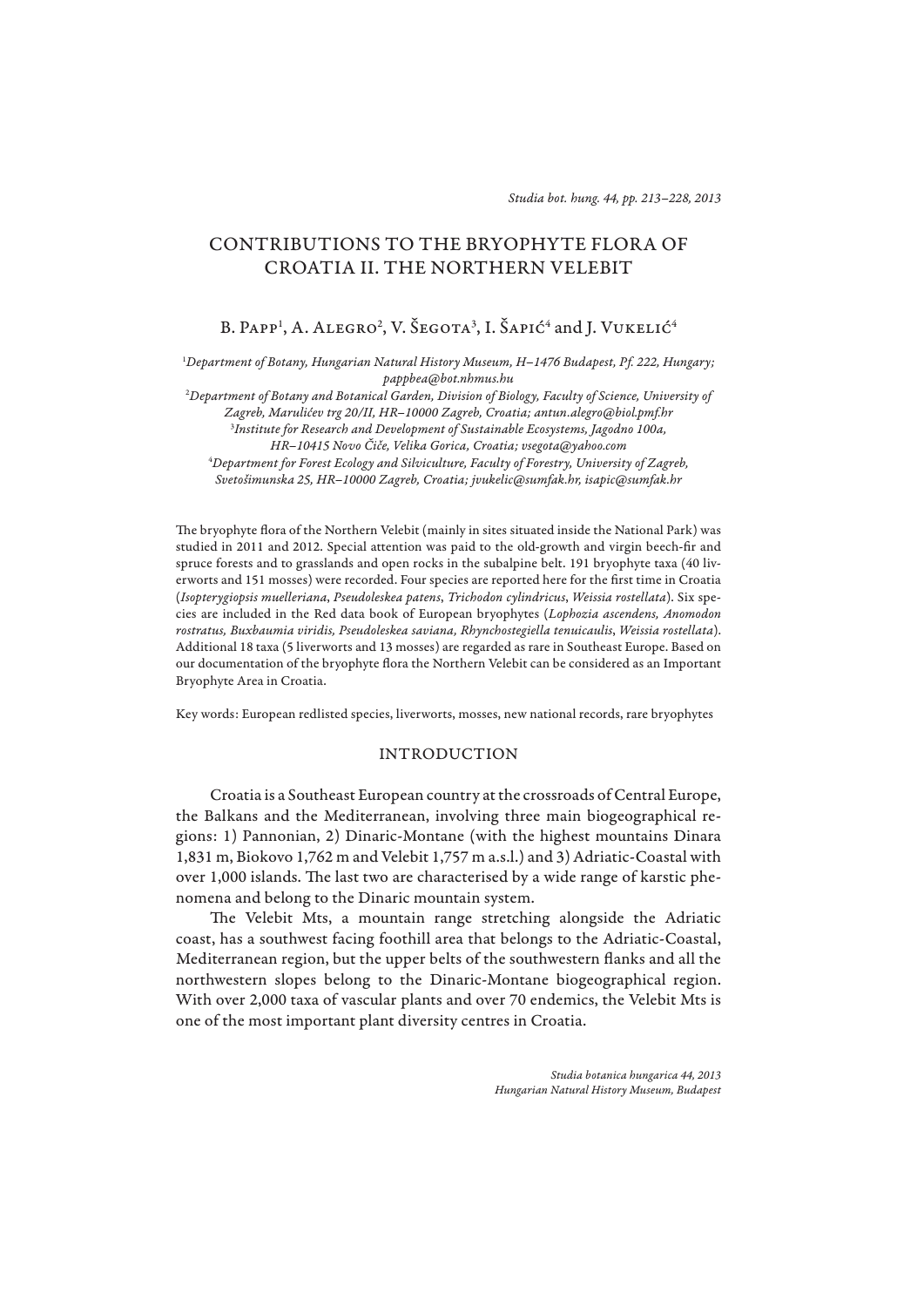Moreover, the Velebit Mts is one of the bryologically best-researched parts of the country, thanks to Degen's comprehensive work on the flora of the Velebit Mts published in his monumental *Flora Velebitica* (Degen 1936–1938). He was primarily a specialist of vascular plants, so he sent his rich bryological material to J. Baumgartner (mosses) and V. Schiffner (liverworts and *Sphagnum*). Their joint work resulted in an annotated list of over 350 mosses and 80 liverworts with detailed references of localities and habitat types. Degen's herbarium is deposited in the Hungarian Natural History Museum, Budapest.

DEGEN (1938) also provided the first bryogeography of the Velebit Mts by recognising two bryological regions: 1) littoral, Istrian-Dalmatian region, reaching to 800–900 m a.s.l. and characterised by Mediterranean and southern elements; 2) an upper region stretching above the littoral one and on the entire inland slope. He concluded that the climate is the main factor determining the distribution of bryophytes. Due to the aridity and lack of sheltered habitats, the southwestern slopes have relatively poor bryophyte flora with few species and low abundances, restricted to *terra rossa* depositions in rock crevices, occurring in shrubberies and on sheltered soil between rocks and on tree bark. On the contrary, the upper parts of the mountains, on the southwestern slopes, on poljes in the hinterland, and especially in forests, there is a much richer bryophyte flora that can be comparable in diversity and richness with other mountains on similar geographical latitudes. Interestingly, the main part of the bryophyte flora is central-European-montane element, with only a few alpine species, growing not on the peaks, but in depressions and dolinas characterised by temperature inversion. Only 20 moss species are of alpine or subalpine character, and half of these are very rare with only a single or a few localities to date. However, due to the geological uniformity, calcicolous species prevail, and around 1/7-th of the species can be considered as calcifuge, growing on isolated spots of siliceous rocks, and other habitats with isolated limestone bedrock.

In the present paper a detailed list of bryophytes collected in the Velebit Mts (Northern Velebit National Park and Štirovača) in 2011 and 2012 is provided with remarks on species new for the Croatian bryophyte flora, and on the rare and threatened species.

### MATERIAL AND METHODS

## Study area

With its total length of 145 km, the Velebit Mts is the longest Croatian mountain range, situated along the northeastern coast of the Adriatic Sea. It is only 10-30 km wide with the highest peak (Vaganski vrh) of 1,757 m a.s.l. The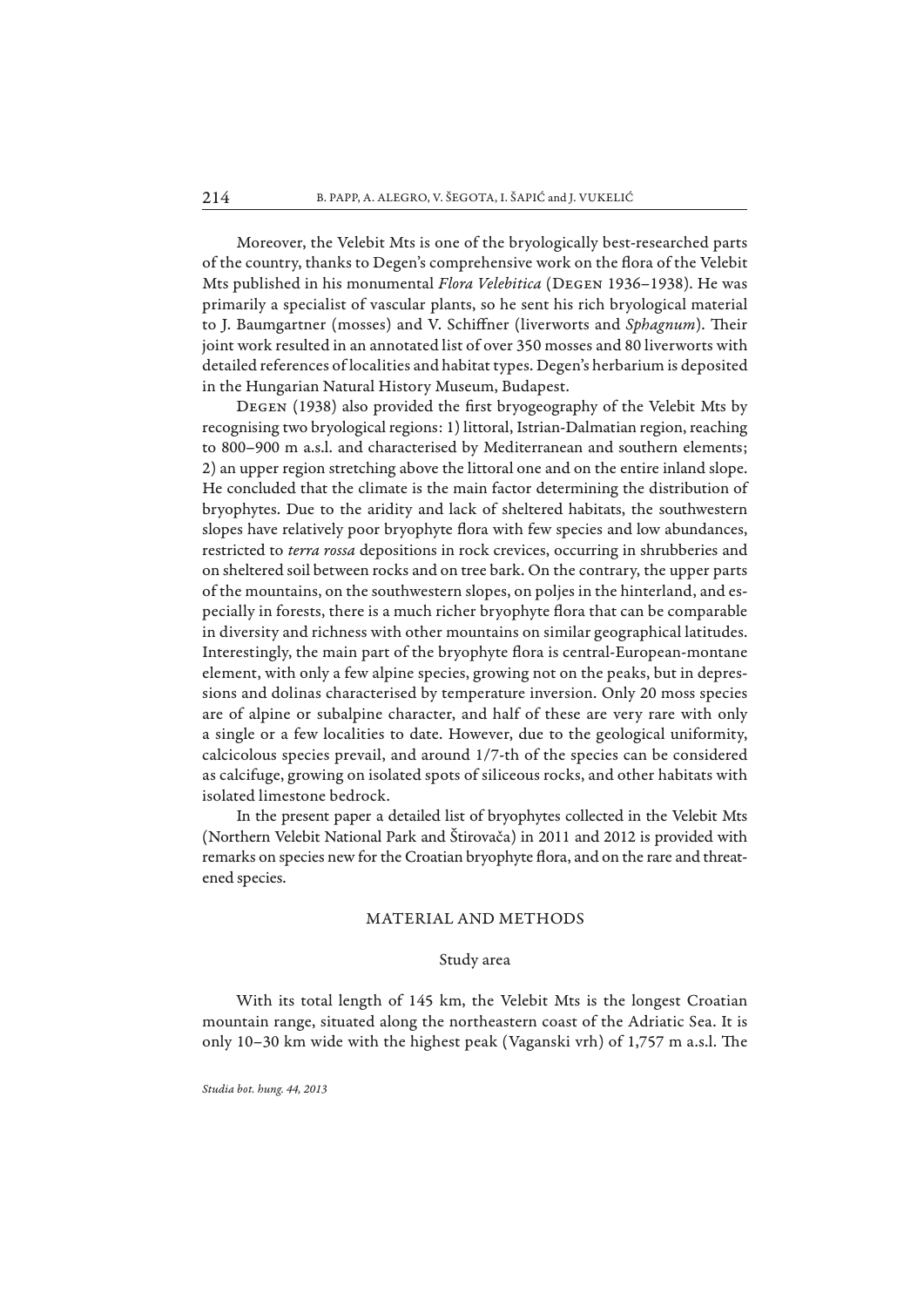range extends in a typical Dinaric direction from northwest to southeast and rises almost directly from the Adriatic Sea forming a characteristic wall-like appearance for the coastal Dinarides. Geologically it is dominated by Mesozoic limestone with only small patches of other rock types. Dividing the Adriatic coast from the inland area, the Velebit Mts have various climatic types, from sub-Mediterranean, subalpine to inland continental type. The yearly mean temperature on the Zavižan peak  $(1,594 \text{ m a.s.}!)$  is 3.5 °C, with a precipitation of 1,898 mm. The whole mountain is protected as "nature park" and within it there are two national parks: "Northern Velebit" and "Paklenica" (the latter in the Southern Velebit).

Štirovača is a complex of five elongated valleys surrounded by mountain slopes over 1,500 m high. It is situated at around 1,100 m a.s.l. in the central part of the Velebit Mts. The northernmost valley is also called Štirovača and it is covered mainly with old-growth spruce forest (mainly *Aremonio-Piceetum*). On the contrary, the next valley, Jovanovića padež, is home to beech-fir forests surrounded by grassland complexes traditionally used as pasture, with a small shepherd settlement nowadays used only for recreational purposes during summer time. On the edge of the valley, within the forest, a unique 20 m deep ice hole can be found called Jovanovića snižnica, with vertical walls and permanent ice on the bottom. Farther to the south its extension is Klepina duliba, unique for one of the last remnants of virgin beech-fir forest (Omphalodo-Fagetum) once more common in the area called Štirovača, currently protected as a forest reserve.

Veliki Alan (1,406 m a.s.l.) is the pass between the Northern and Central Velebit situated in the belt of subalpine beech forests (Saxifrago rotundifoliae-Fagenion), for centuries of sheep grazing extensive grasslands of *Sesleria juncifolia* (on wind-exposed positions) and *Festuca bosniaca* (on more wind-protected positions) dominate the landscape. Limestone blocks and rocks are also part of the landscape with specific and peculiar vegetation characterised by many endemic species.

Tudorevo is an uvala (elongated, bowl-like valley) situated on the inland (eastern) side from Veliki Alan pass. It has a shape of ellipsoid bowl stretching in north–south direction. It is 1,200 m long, with the maximum width of 600 m and altitudinal range of 70 m, around 1,300 m a.s.l. on the bottom. In general Tudorevo belongs to the belt of subalpine beech forests (Saxifrago rotundifoliae-Fagenion), but the slopes and bottoms of all three uvalas are covered with secondary grassland complexes traditionally used as pastures. During the last 60 years their traditional use has been completely abandoned and now the process of vegetation succession is evident. With a mosaic of scattered stands of *Festuca paniculata*, dominant grassland communities are *Festucetum bosniacae* on the slopes, while on the deeper, leached soils at the bottom *Nardetum strictae* is developed.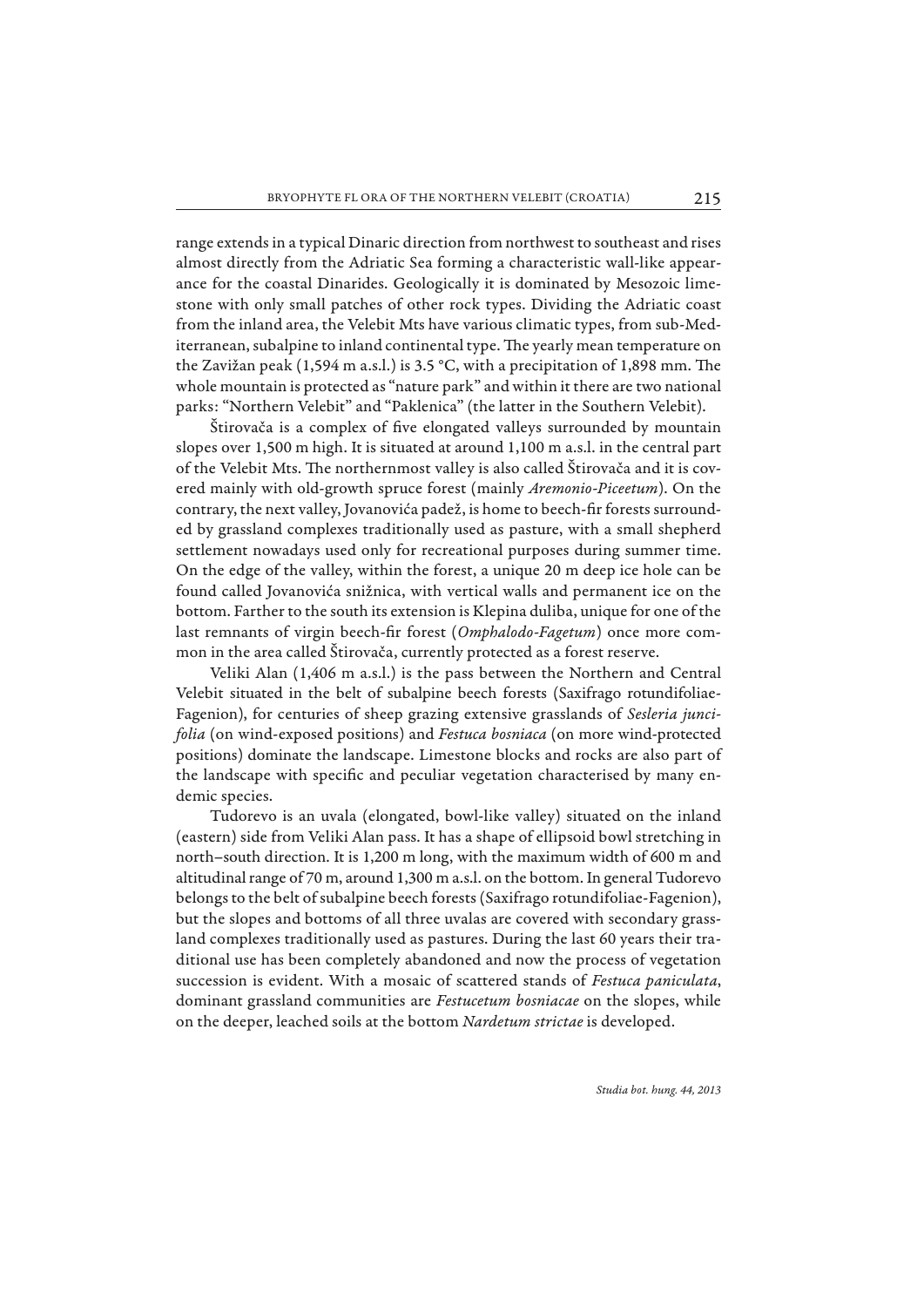Zavižan is a group of peaks in the Northern Velebit (Veliki Zavižan 1,677 m, Balinovac 1,601 m, Zavižanski Klek 1,620 m, Vučjak 1,645 m, Zalovačko bilo 1,630 m, Pivćevac 1,676 and Velika Kosa 1,620 m a.s.l.). An alpine house with a meteorological station  $(1,594 \text{ m})$  is situated in the central part, which was a starting point for field trips in the surroundings. Zavižan belongs to the belt of subalpine beech forests (Saxifrago rotundifoliae-Fagenion) with shrub-like stands of mugo pine (*Hyperico grisebachii-Pinetum mugi*) in the upper parts and spruce stands on steep, rocky slopes (*Hyperico grisebachii-Piceetum*). However, as it used to be a summer-time grazing area for centuries, it is covered with extensive grasslands. The most widespread grassland community belongs to ass. *Festucetum bosniacae*. Open rocks and ridges have unique forms of vegetation with many local endemics.

### Collecting sites

- 1. Croatia, Northern Velebit, Klepina duliba, south of Štirovača, virgin *Omphalodo-Fagetum* forest, 44° 31' 42.5" N, 15° 04' 05.0" E, 1,145 m, 25.VII.2011.
- 2. Croatia, Northern Velebit, Klepina duliba, south of Štirovača, virgin *Omphalodo-Fagetum* forest with limestone rocks, 44° 32' 05.4" N, 15° 04' 02.3" E, 1,140 m, 25.VII.2011.
- 3. Croatia, Northern Velebit, south of Štirovača, *Aremonio-Piceetum* forest, 44° 32' 05.4" N, 15° 04' 02.3" E, 1,140 m, 25.VII.2011.
- 4. Croatia, Northern Velebit, 300 m south of Štirovača, *Aremonio-Piceetum* forest, 44° 41' 04.3" N, 15° 03' 14.1" E, 1,140 m, 25.VII.2011.
- 5. Croatia, Northern Velebit, in Krasno village, 44° 42' 4.6" N, 15° 03' 03.2" E, 800 m, 26.VII.2011.
- 6. Croatia, Northern Velebit, around Buljma peak at Alan tourist house, 44° 43' 06.5" N, 14° 57' 52.5" E, 1,330–1,450 m, 26.VII.2011.
- 7. Croatia, Northern Velebit, Jovanovića padež, Jovanovića snižnica ice hole, 44° 40' 42.2" N, 15° 03' 24.2" E, 1,059 m, 24.VII.2012.
- 8. Croatia, Northern Velebit, Tudorevo, 44° 43' 22.2" N, 14° 59' 11.2" E, 1,355 m, 24.VII.2012.
- 9. Croatia, Northern Velebit, Zavižan, towards Velika Kosa peak, 44° 48' 50.6" N, 14° 58' 41.4" E, 1,540 m, 25.VII.2012.

# Methods

The collecting trips were made in July 2011 and in July 2012, respectively, in the Northern Velebit shown in Figure 1. All main habitat types, such as forests and grasslands were investigated, and bryophytes were collected from different substrates (soil, exposed and shady rocks, tree bark, and decaying wood).

The specimens have been shared between the participating parties and are preserved in the Herbarium of the Hungarian Natural History Museum, Budapest (BP) and the Herbarium Croaticum of University of Zagreb (ZA). The nomenclature follows GROLLE and LONG (2000) for liverworts and HILL et al.  $(2006)$  for mosses. New floristical results for the country are given according to the checklists of Southeast Europe and Mediterranean (SABOVLJEVIĆ and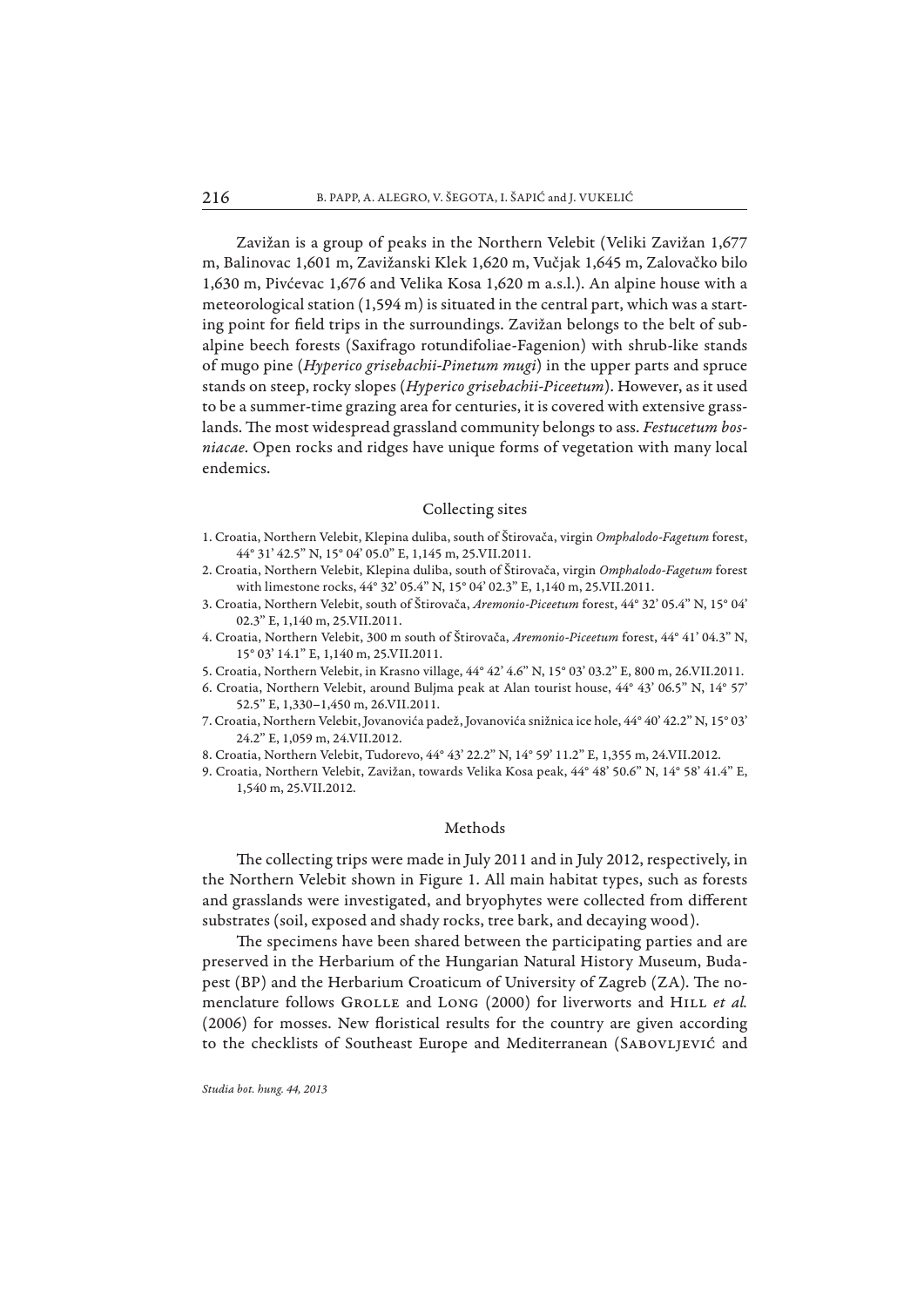

**Fig. 1.** Location of the study area.

Natcheva 2006, Sabovljević *et al.* 2008, Ros *et al.* 2007) updated with some records included in Degen (1938) and Düll *et al.* (1999), and new records published in Papp and Sabovljević (2009), Modrić Surina *et al*. (2012), Alegro *et al*. (2012).

### RESULTS

191 bryophytes (40 liverworts and 151 mosses) were collected in the Northern Velebit. Of the full collection 17 taxa (2 liverworts and 15 mosses) proved to be new to Croatia, of which 13 were published recently (Papp *et al.*  $2013a$ ) (marked with +) and four are reported here for the first time (marked with  $++$ ). The occurrence of 16 liverworts having only very old records according to Ros *et al.* (2007) (marked with \*) is confirmed in the country.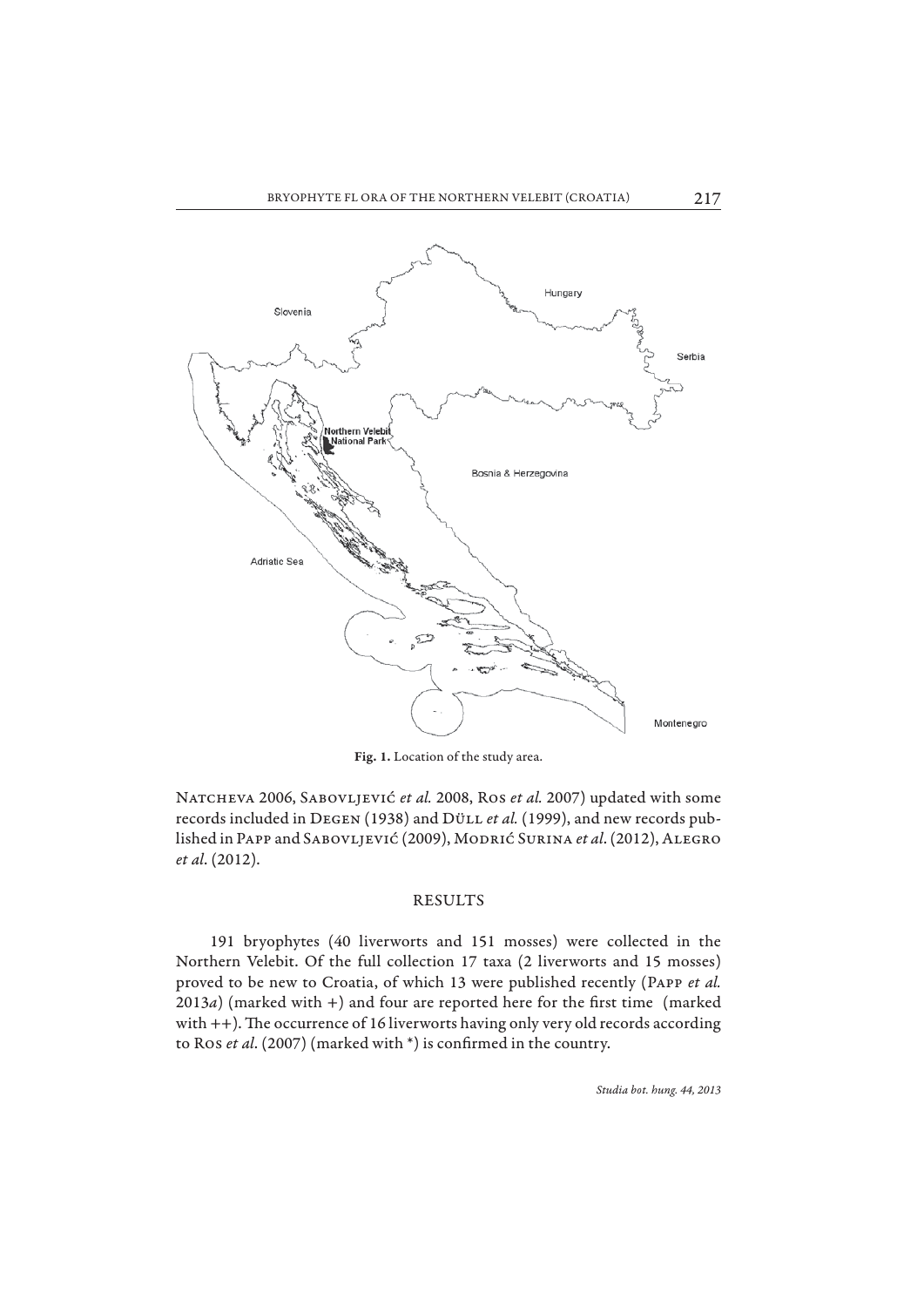#### Hepaticae

*Apometzgeria pubescens* (Schrank) Kuwah. – 2: limestone rock \**Barbilophozia barbata* (Schmidel ex Schreb.) Loeske – 8: limestone grassland *Blepharostoma trichophyllum* (L.) Dumort. – 1, 3: decaying wood; 8: limestone grassland +*Calypogeia muelleriana* (Schiffn.) Müll. Frib. - 7: decaying wood \**Calypogeia suecica* (Arnell et J. Perss.) Müll. Frib. – 1, 4: decaying wood *Cephalozia bicuspidata* (L.) Dumort. – 3, 4, 7: decaying wood *Cephalozia catenulata* (Huebener) Lindb. – 2, 4: decaying wood *Cephaloziella divaricata* (Sm.) Schiffn. - 8: limestone grassland \**Chiloscyphus polyanthus* (L.) Corda – 1: sandstone rock in a rivulet *Cololejeunea calcarea* (Lib.) Schiffn. - 2, 3, 7: limestone rock *Cololejeunea rosettiana* (C. Massal.) Schiffn. - 2: limestone rock *Conocephalum conicum* (L.) Dumort. – 7: limestone rock *Frullania tamarisci* (L.) Dumort. – 2: bark of *Fagus Jungermannia atrovirens* Dumort. – 7: limestone rock \**Jungermannia leiantha* Grolle – 2, 3, 7: decaying wood *Leiocolea collaris* (Nees) Schljakov – 6, 8: limestone grassland; 7: limestone rock *Lejeunea cavifolia* (Ehrh.) Lindb. – 2: bark of *Fagus Lepidozia reptans* (L.) Dumort. – 1: decaying wood *Lophocolea heterophylla* (Schrad.) Dumort. – 1: bark of *Abies*; 2, 7: decaying wood \**Lophozia ascendens* (Warnst.) R. M. Schust. – 1, 2, 7: decaying wood *+Lophozia longidens* (Lindb.) Macoun – 1: bark of *Abies* \**Metzgeria conjugata* Lindb. – 2: limestone rock *Metzgeria furcata* (L.) Dumort. – 1: bark of *Fagus*; 7: limestone rock \**Nowellia curvifolia* (Dicks.) Mitt. – 1, 2, 4, 7: decaying wood *Pedinophyllum interruptum* (Nees) Kaal. – 3, 7: limestone rock; 6: limestone grassland *Plagiochila porelloides* (Torrey ex Nees) Lindenb. – 1: bark of *Fagus*; 2, 7: limestone rock; 6, 8: limestone grassland *Porella cordaeana* (Huebener) Mohr – 1: bark of *Fagus*; 2, 7, 9: limestone rock; 6: limestone grassland and bark of *Fagus;* 8: limestone grassland *Porella platyphylla* (L.) Pfeiff . – 5: bark of *Tilia*; 6: limestone grassland; 7: limestone rock *Preissia quadrata* (Scop.) Nees – 6, 8: limestone grassland; 9: limestone rock \**Ptilidium ciliare* (L.) Hampe – 8: limestone grassland \**Ptilidium pulcherrimum* (Weber) Vain. – 4: decaying wood *Radula complanata* (L.) Dumort. – 1: bark of *Fagus*; 9: limestone rock \**Reboulia hemisphaerica* (L.) Raddi – 6: limestone grassland \**Riccardia palmata* (Hedw.) Carruth. – 1, 4, 7: decaying wood *Riccia sorocarpa* Bisch. – 9: limestone grassland \**Scapania aequiloba* (Schwägr.) Dumort. – 7: limestone rock *Scapania aspera* M. Bernet et Bernet – 6: limestone grassland \**Scapania calcicola* (Arnell et J. Perss.) Ingham – 6: limestone grassland \**Scapania umbrosa* (Schrad.) Dumort. – 1, 2, 3, 4, 7: decaying wood \**Scapania undulata* (L.) Dumort. – 1: sandstone rock in a rivulet

#### Musci

*Anomodon attenuatus* (Hedw.) Huebener – 2: limestone rock *Anomodon longifolius* (Schleich. ex Brid.) Hartm. – 2: limestone rock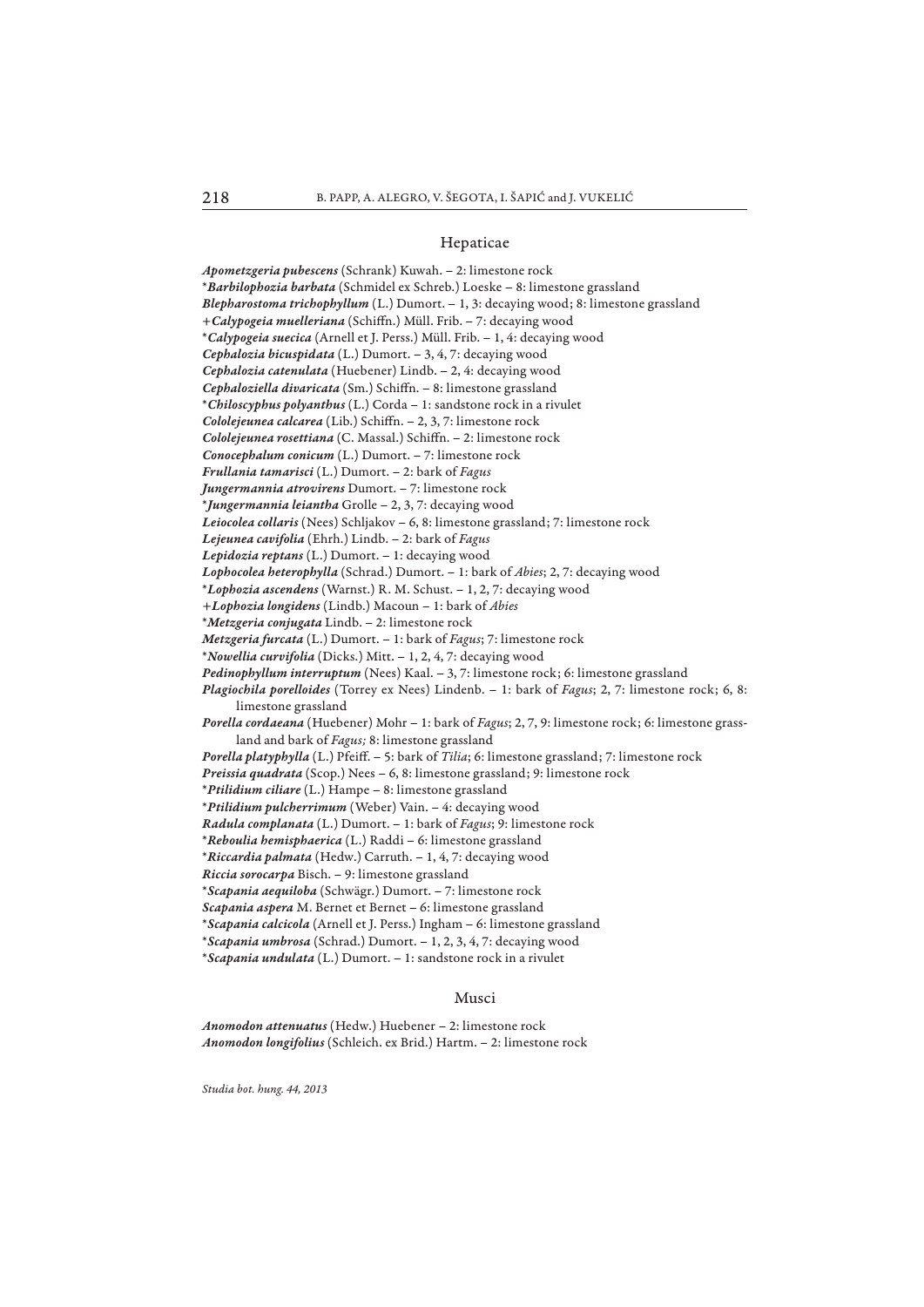*Anomodon rostratus* (Hedw.) Schimp. – 2: limestone rock *Anomodon viticulosus* (Hedw.) Hook. et Taylor – 2, 7: limestone rock *Antitrichia curtipendula* (Hedw.) Brid. – 2, 7: limestone rock *Aulacomnium palustre* (Hedw.) Schwägr. – 3: at a pond *Barbula convoluta* Hedw. – 8, 9: limestone grassland *Brachytheciastrum velutinum* (Hedw.) Ignatov et Huttunen – 3: at a pond; 7, 9: limestone rock *Brachythecium albicans* (Hedw.) Schimp. – 7: soil in the forest *Brachythecium glareosum* (Bruch ex Spruce) Schimp. – 6, 8: limestone grassland *Brachythecium rivulare* Schimp. – 3: at a pond *Brachythecium rutabulum* (Hedw.) Schimp. – 1: bark of *Fagus* and decaying wood, 7: limestone rock *Brachythecium salebrosum* (Hoffm. ex F. Weber et D. Mohr) Schimp. - 6: limestone grassland *Brachythecium tommasinii* (Sendtn. ex Boulay) Ignatov et Huttunen – 2, 7, 9: limestone rock; 6: limestone grassland *Bryoerythrophyllum recurvirostrum* (Hedw.) P. C. Chen – 6: limestone grassland; 7: limestone rock *Bryum alpinum* Huds. ex With. – 9: limestone grassland *Bryum archangelicum* Bruch et Schimp. – 6, 9: limestone grassland *Bryum argenteum* Hedw. – 9: limestone grassland *Bryum caespiticium* Hedw. – 6, 8: limestone grassland *Bryum capillare* Hedw. – 2, 7: limestone rock; 3: at a pond *Bryum elegans* Nees – 9: limestone rock *Bryum moravicum* Podp. – 1: bark of *Fagus*; 6: limestone grassland and bark of *Fagus Bryum pallens* Sw. ex anon. – 6, 8: limestone grassland *Bryum pallescens* Schleich. ex Schwägr. – 6: limestone grassland *Bryum radiculosum* Brid. – 7: soil in the forest *Bryum rubens* Mitt. – 7: soil in the forest *Buxbaumia viridis* (Moug. ex Lam. et DC.) Brid. ex Moug. et Nestl. – 1, 3, 7: decaying wood; 4: bark of *Abies Calliergon cordifolium* (Hedw.) Kindb. – 3: at a pond *Calliergonella cuspidata* (Hedw.) Loeske – 3: at a pond *Calliergonella lindbergii* (Mitt.) Hedenäs – 3: at a pond *Campyliadelphus chrysophyllus* (Brid.) R. S. Chopra – 6, 8: limestone grassland *+Campylium protensum* (Brid.) Kindb. – 8: limestone grassland *Campylium stellatum* (Hedw.) Lange et C. E. O. Jensen – 8: limestone grassland *Campylophyllum halleri* (Hedw.) M. Fleisch. – 2, 3, 7: limestone rock; 8: limestone grassland *Ceratodon purpureus* (Hedw.) Brid. – 3: at a pond; 8, 9: limestone grassland *Cirriphyllum crassinervium* (Taylor) Loeske et M. Fleisch. – 6: limestone grassland *Climacium dendroides* (Hedw.) F. Weber et D. Mohr – 3: at a pond *Cratoneuron filicinum* (Hedw.) Spruce - 7: limestone rock *Ctenidium molluscum* (Hedw.) Mitt. – 2, 7, 9: limestone rock; 6, 8: limestone grassland *Dichodontium pellucidum* (Hedw.) Schimp. – 7: limestone rock *Dicranella schreberiana* (Hedw.) Dixon – 4: soil *Dicranella varia* (Hedw.) Schimp. – 4: soil *Dicranum scoparium* Hedw. – 1: bark of *Fagus* and *Abies*; 2, 7: limestone rock; 3: at a pond; 6: limestone grassland *Dicranum tauricum* Sapjegin – 1, 2, 3, 4: bark of *Abies*; 7: decaying wood *Didymodon rigidulus* Hedw. – 6: limestone grassland; 9: limestone rock *Distichium capillaceum* (Hedw.) Bruch et Schimp. – 6: limestone grassland; 7: limestone rock *Distichium inclinatum* (Hedw.) Bruch et Schimp. – 8: limestone grassland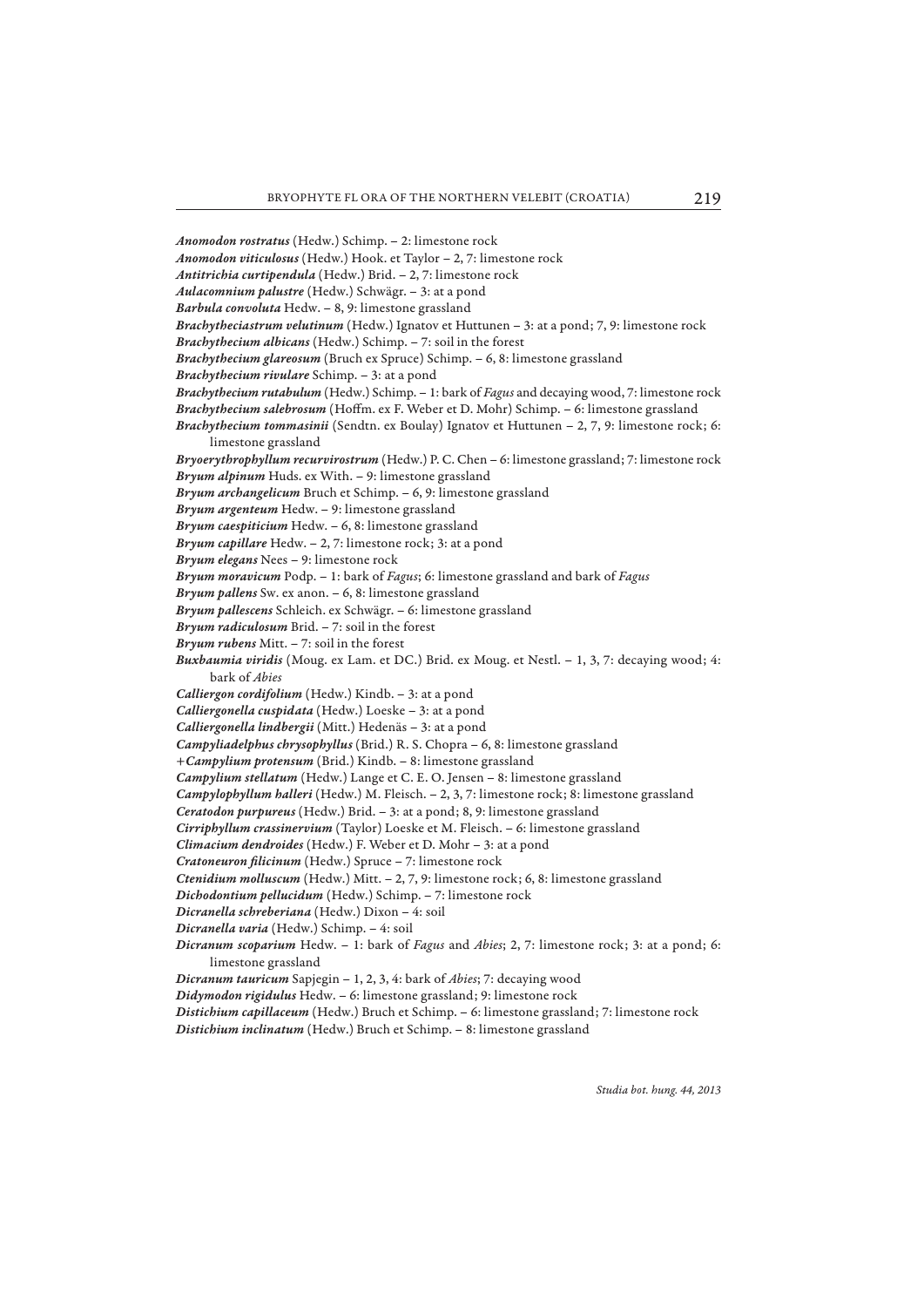Ditrichum flexicaule (Schwägr.) Hampe - 6, 8, 9: limestone grassland *Ditrichum gracile* (Mitt.) Kuntze – 3: limestone rock; 6: limestone grassland *Ditrichum heteromallum* (Hedw.) E. Britton – 7: soil in the forest *Ditrichum pusillum* (Hedw.) Hampe – 7: soil in the forest *Encalypta streptocarpa* Hedw. – 2, 7, 9: limestone rock; 6: limestone grassland *Eurhynchium angustirete* (Broth.) T. J. Kop. – 2, 7: limestone rock *Fissidens adianthoides* Hedw. – 3: at a pond *Fissidens bryoides* Hedw. – 3: soil; 8: limestone grassland *Fissidens dubius* P. Beauv. – 2, 3, 7, 9: limestone rock; 6, 8: limestone grassland *Fissidens pusillus* (Wilson) Milde – 1: sandstone rock in a rivulet *Fissidens taxifolius* Hedw. – 3: soil; 8: limestone grassland *Funaria hygrometrica* Hedw. – 7: soil *Grimmia pulvinata* (Hedw.) Sm. – 6: limestone grassland *Gymnostomum aeruginosum* Sm. – 6: limestone grassland; 7: limestone rock *Herzogiella seligeri* (Brid.) Z. Iwats. – 1: decaying wood *Homalothecium lutescens* (Hedw.) H. Rob. – 9: limestone rock *Homalothecium philippeanum* (Spruce) Schimp. – 2: limestone rock *Homalothecium sericeum* (Hedw.) Schimp. – 1: bark of *Fagus*; 5: bark of *Tilia*; 6, 8: limestone grassland; 9: limestone rock *Homomallium incurvatum* (Schrad. ex Brid.) Loeske – 2: limestone rock *Hygrohypnum luridum* (Hedw.) Jenn. – 1: sandstone rock in a rivulet; 7: limestone rock *Hylocomium splendens* (Hedw.) Schimp. – 2, 7: limestone rock; 3: at a pond *Hypnum cupressiforme* Hedw. – 1: bark of *Abies* and decaying wood; 6: limestone grassland; 7, 9: limestone rock *Hypnum vaucheri* Lesq. – 6: limestone grassland *++Isopterygiopsis muelleriana* (Schimp.) Z. Iwats. – 7: limestone rock *Isopterygiopsis pulchella* (Hedw.) Z. Iwats. – 3: soil among limestone rocks; 7: limestone rock *Isothecium alopecuroides* (Lam. ex Dubois) Isov. – 1: bark of *Fagus*; 2, 7, 9: limestone rock *Leucodon sciuroides* (Hedw.) Schwägr. – 5: bark of *Tilia Meesia uliginosa* Hedw. – 8: limestone grassland *Mnium marginatum* (Dicks.) P. Beauv. – 2: limestone rock *+Mnium spinosum* (Voit) Schwägr. – 2: limestone rock; 3: soil *Mnium thomsonii* Schimp. – 2, 7, 9: limestone rock; 6: limestone grassland *Myurella julacea* (Schwägr.) Schimp. – 6: limestone grassland *Neckera complanata* (Hedw.) Huebener – 2, 7, 9: limestone rock; 6: limestone grassland *Neckera crispa* Hedw. – 2, 7: limestone rock *Orthothecium intricatum* (Hartm.) Schimp. – 7: limestone rock *Orthothecium rufescens* (Dicks. ex Brid.) Schimp. – 7: limestone rock *Orthotrichum anomalum* Hedw. – 9: limestone rock Orthotrichum cupulatum Hoffm. ex Brid. - 6, 8: limestone grassland; 9: limestone rock *Orthotrichum lyellii* Hook. et Taylor – 5: bark of *Tilia Orthotrichum obtusifolium* Brid. – 5: bark of *Tilia Orthotrichum stramineum* Hornsch. ex Brid. – 1, 2: bark of *Fagus*; 5: bark of *Tilia Orthotrichum striatum* Hedw. – 5: bark of *Tilia Oxyrrhynchium hians* (Hedw.) Loeske – 1: soil and sandstone rock in a rivulet; 2, 7: limestone rock; 3: soil *Palustriella falcata* (Brid.) Hedenäs – 3: at a pond *Paraleucobryum longifolium* (Hedw.) Loeske – 1: bark of *Fagus*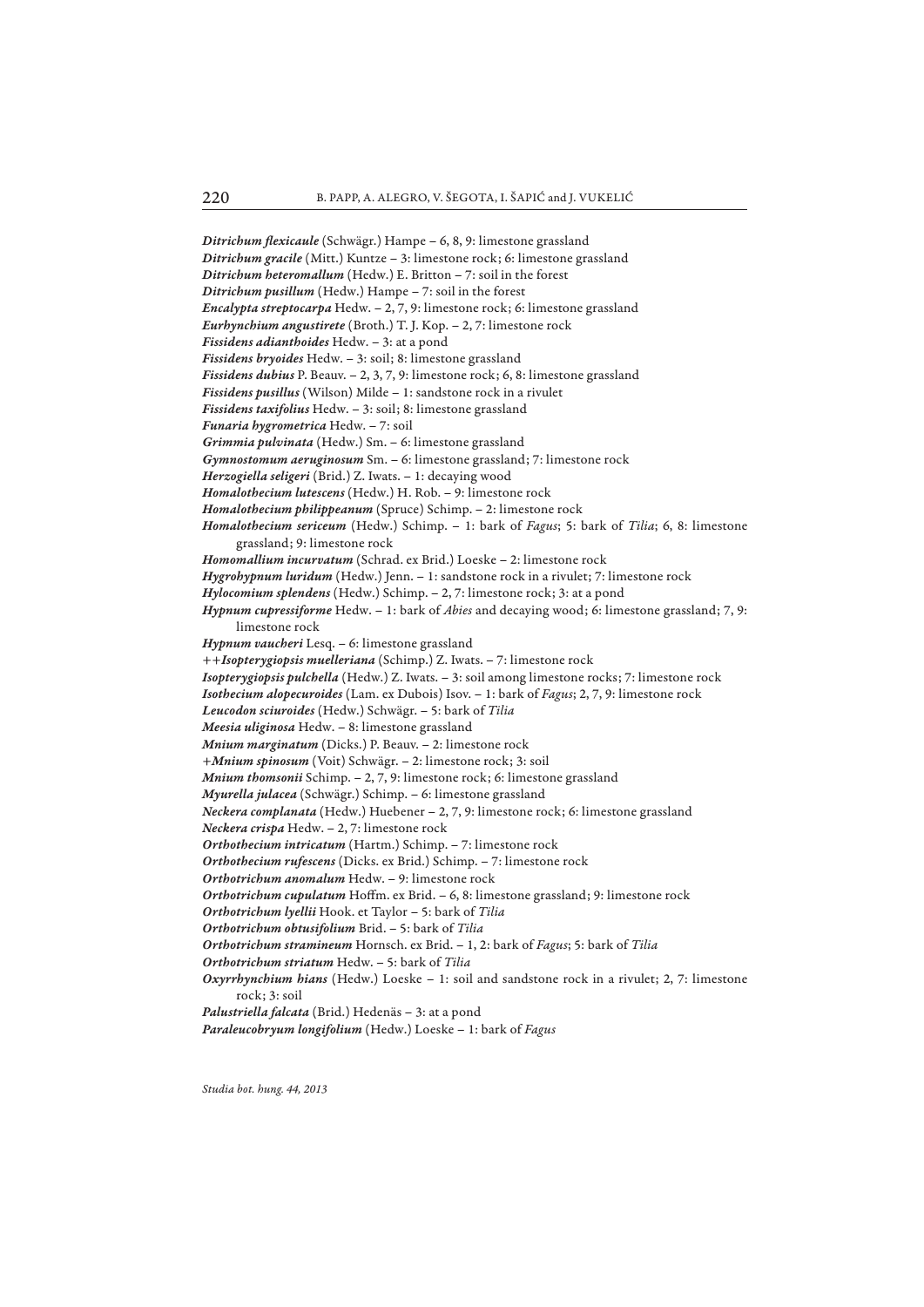*Plagiobryum zierii* (Hedw.) Lindb. – 6: limestone grassland; 7: limestone rock *Plagiomnium affine* (Blandow ex Funck) T. J. Kop. - 7: limestone rock *Plagiomnium rostratum* (Schrad.) T. J. Kop. – 1: bark of *Fagus*; 2: limestone rock and bark of *Fagus Plagiomnium undulatum* (Hedw.) T. J. Kop. – 2, 7: limestone rock *Plagiopus oederianus* (Sw.) H. A. Crum et L. E. Anderson – 3, 7: limestone rock *+Plagiothecium curvifolium* Schlieph. ex Limpr. – 1, 3: decaying wood *Plagiothecium denticulatum* (Hedw.) Schimp. – 3: decaying wood *Platydictya jungermannioides* (Brid.) H. A. Crum – 7: limestone rock and decaying wood *Pleurozium schreberi* (Willd. ex Brid.) Mitt. – 3: at a pond *Pohlia cruda* (Hedw.) Lindb. – 7: limestone rock; 8: limestone grassland *Pohlia wahlenbergii* (F. Weber et D. Mohr) A. L. Andrews – 4: soil; 6: limestone grassland *Polytrichastrum formosum* (Hedw.) G. L. Sm. – 1: soil; 3: at a pond *Polytrichum commune* Hedw. – 8: limestone grassland *Polytrichum juniperinum* Hedw. – 6, 8: limestone grassland *Pseudoleskea incurvata* (Hedw.) Loeske – 6, 8: limestone grassland; 9: limestone rock *++Pseudoleskea patens* (Lindb.) Kindb. – 9: limestone rock *Pseudoleskea saviana* (De Not.) Latzel – 1, 6: bark of *Fagus Pseudoleskeella catenulata* (Brid. ex Schrad.) Kindb. – 2, 7, 9: limestone rock; 6: limestone grassland *Pseudoleskeella nervosa* (Brid.) Nyholm – 6: bark of *Fagus Pseudoscleropodium purum* (Hedw.) M. Fleisch. – 3: at a pond; 6: limestone grassland *+Pterigynandrum filiforme* Hedw. - 1, 6: bark of *Fagus*; 2, 9: limestone rock *Racomitrium canescens* (Hedw.) Brid. – 8: limestone grassland *+Racomitrium elongatum* Ehrh. ex Frisvoll – 3: at a pond *Rhizomnium punctatum* (Hedw.) T. J. Kop. – 1: soil; 7: limestone rock *+Rhynchostegiella tenuicaulis* (Spruce) Kartt. – 2, 7: limestone rock *Rhynchostegium murale* (Hedw.) Schimp. – 2, 3: limestone rock; 8: limestone grassland *Rhytidiadelphus loreus* (Hedw.) Warnst. – 1: bark of *Fagus*; 2, 7: limestone rock; 3: soil *Rhytidiadelphus squarrosus* (Hedw.) Warnst. – 3: at a pond *Rhytidiadelphus triquetrus* (Hedw.) Warnst. – 2: limestone rock; 3: at a pond; 8: limestone grassland *Sanionia uncinata* (Hedw.) Loeske – 3: decaying wood; 7: limestone rock; 8: limestone grassland *Schistidium atrofuscum* (Schimp.) Limpr. – 6, 8: limestone grassland *Schistidium brunnescens* Hedw. subsp. *griseum* (Nees et Hornsch.) H. H. Blom – 6, 8: limestone grassland *Schistidium crassipilum* H. H. Blom – 7, 9: limestone rock; 8: limestone grassland Sciuro-hypnum reflexum (Starke) Ignatov et Huttunen - 1: decaying wood *Seligeria acutifolia* Lindb. – 2: limestone rock *+Syntrichia calcicola* J. J. Amann – 9: limestone rock + *Syntrichia handelii* (Schiffn.) S. Agnew et Vondr. - 6: limestone grassland *Syntrichia ruralis* (Hedw.) F. Weber et D. Mohr – 2: limestone rock and bark of *Fagus*; 5: bark of *Tilia*; 7: limestone rock; 8: limestone grassland *+Syntrichia subpapillosissima* (Bizot et R. B. Pierrot ex W. A. Kramer) M. T. Gallego et J. Guerra – 6, 9: limestone grassland *Syntrichia virescens* (De Not.) Ochyra – 5: bark of *Tilia Tetraphis pellucida* Hedw. – 2: decaying wood *Thamnobryum alopecurum* (Hedw.) Gangulee - 2, 7: limestone rock

*Th uidium assimile* (Mitt.) A. Jaeger – 3: at a pond

*Th uidium tamariscinum* (Hedw.) Schimp. – 1: bark of *Abies*; 3, 7: decaying wood; 3: at a pond *+Tortella bambergeri* (Schimp.) Broth. – 6: limestone grassland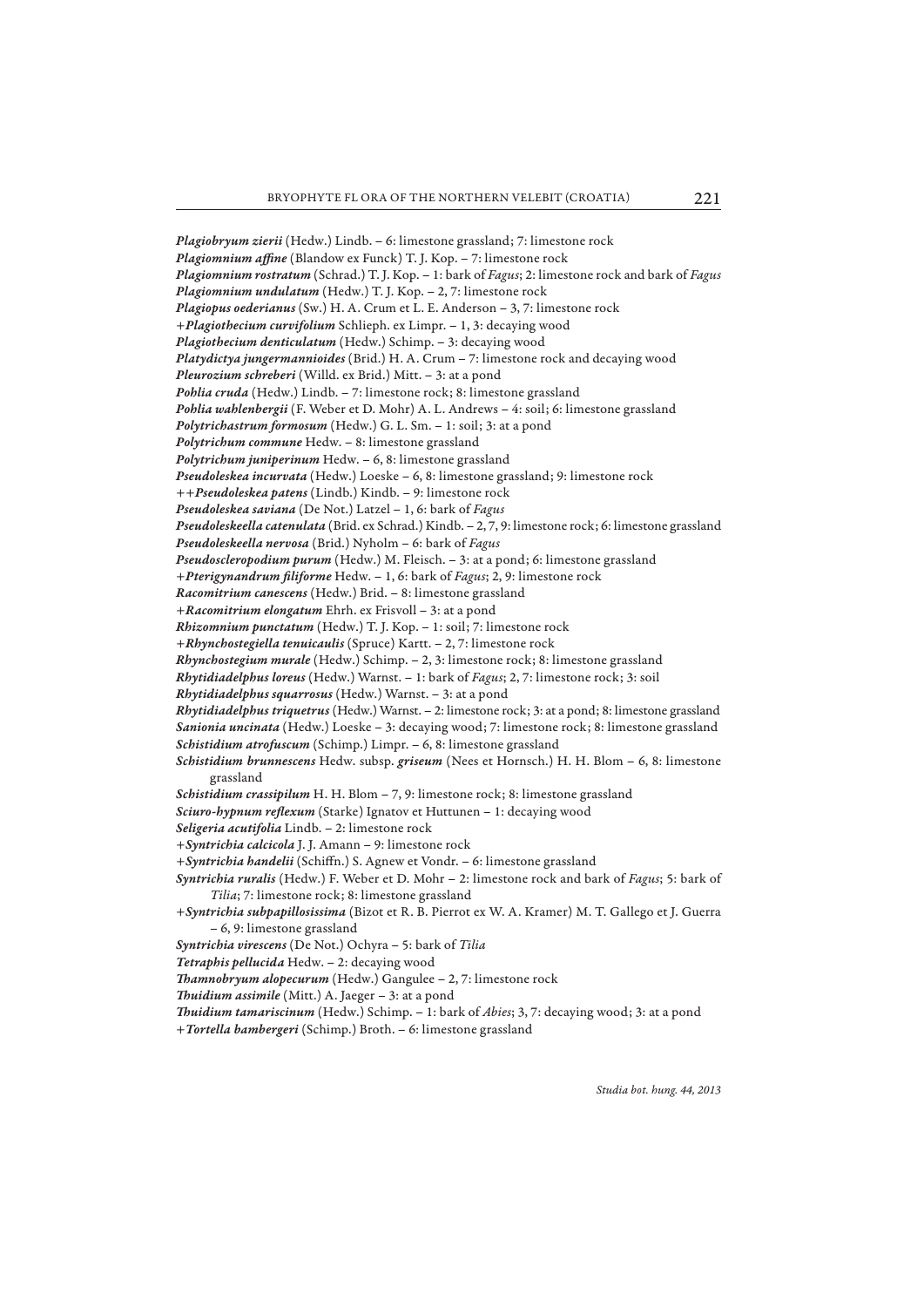*Tortella inclinata* (R. Hedw.) Limpr. – 6, 8: limestone grassland

- *Tortella tortuosa* (Hedw.) Limpr. 2, 7, 9: limestone rock; 6, 8: limestone grassland
- *Tortella tortuosa* (Hedw.) Limpr. var. *fragilifolia* (Hedw.) Limpr. 7, 9: limestone rock; 8: limestone grassland
- *++Trichodon cylindricus* (Hedw.) Schimp. 9: limestone rock
- *Trichostomum crispulum* Bruch 9: limestone rock
- *Tortula subulata* Hedw. 6: limestone grassland
- *Ulota bruchii* Hornsch. ex Brid. 1: bark of *Fagus*
- *Ulota crispa* (Hedw.) Brid. 1: bark of *Fagus*
- *Weissia condensa* (Voit) Lindb. 6: limestone grassland
- *Weissia condensa* (Voit) Lindb. var. *armata* (Thér. et Trab.) M. J. Cano, Ros et J. Guerra 8: limestone grassland
- *Weissia controversa* Hedw. 8: limestone grassland
- *Weissia longifolia* Mitt. 8: limestone grassland
- *++Weissia rostellata* (Brid.) Lindb. 8, 9: limestone grassland
- *+Zygodon rupestris* Schimp. ex Lorentz 1, 2: bark of *Fagus*

### SPECIES REPORTED FOR THE FIRST TIME IN CROATIA

New species for the Croatian bryophyte flora found in 2011 were published separately in PAPP et al. (2013a). These are: *Lophozia longidens, Mnium spinosum, Plagiothecium curvifolium*, *Pterigynandrum fi liforme, Racomitrium elongatum, Rhynchostegiella tenuicaulis, Syntrichia handelii, Syntrichia subpapillosissima, Tortella bambergeri, Zygodon rupestris*. *Calypogeia muelleriana, Campylium protensum, Syntrichia calcicola* are also reported in the above mentioned paper, but the first two species were found in the Gorski kotar Region, while the third one in the Papuk Mts in 2011. In 2012 these were collected in the Northern Velebit, too.

Here we report four additional new taxa for the Croatian bryophyte flora found in 2012 in the Northern Velebit.

*Isopterygiopsis muelleriana* is a rare sub-Atlantic, montane species (Düll 1985) occurring on limestone boulders and rock crevices usually at high altitudes (Smith 2004). In Southeast Europe, it is known only from Bulgaria, the Former Yugoslav Republic of Macedonia, Romania, and Slovenia (SABOVLJEVIĆ *et al*. 2008). Scattered shoots of the species were found intermixed in a patch of *Isopterygiopsis pulchella* on shaded limestone rock in the Jovanovića snižnica ice hole.

*Pseudoleskea patens* is a subarctic, subalpine element (Düll 1985) living on shaded limestone rocks, rock crevices at high altitudes (SMITH 2004). In Southeast Europe it was known from Bosnia-Herzegovina, Montenegro, Romania, Serbia, and Slovenia (SABOVLJEVIĆ et al. 2008), later reported from Greece and the Former Yugoslav Republic of Macedonia (Papp *et al*. 2011). It was collected from limestone rock near Zavižan peak.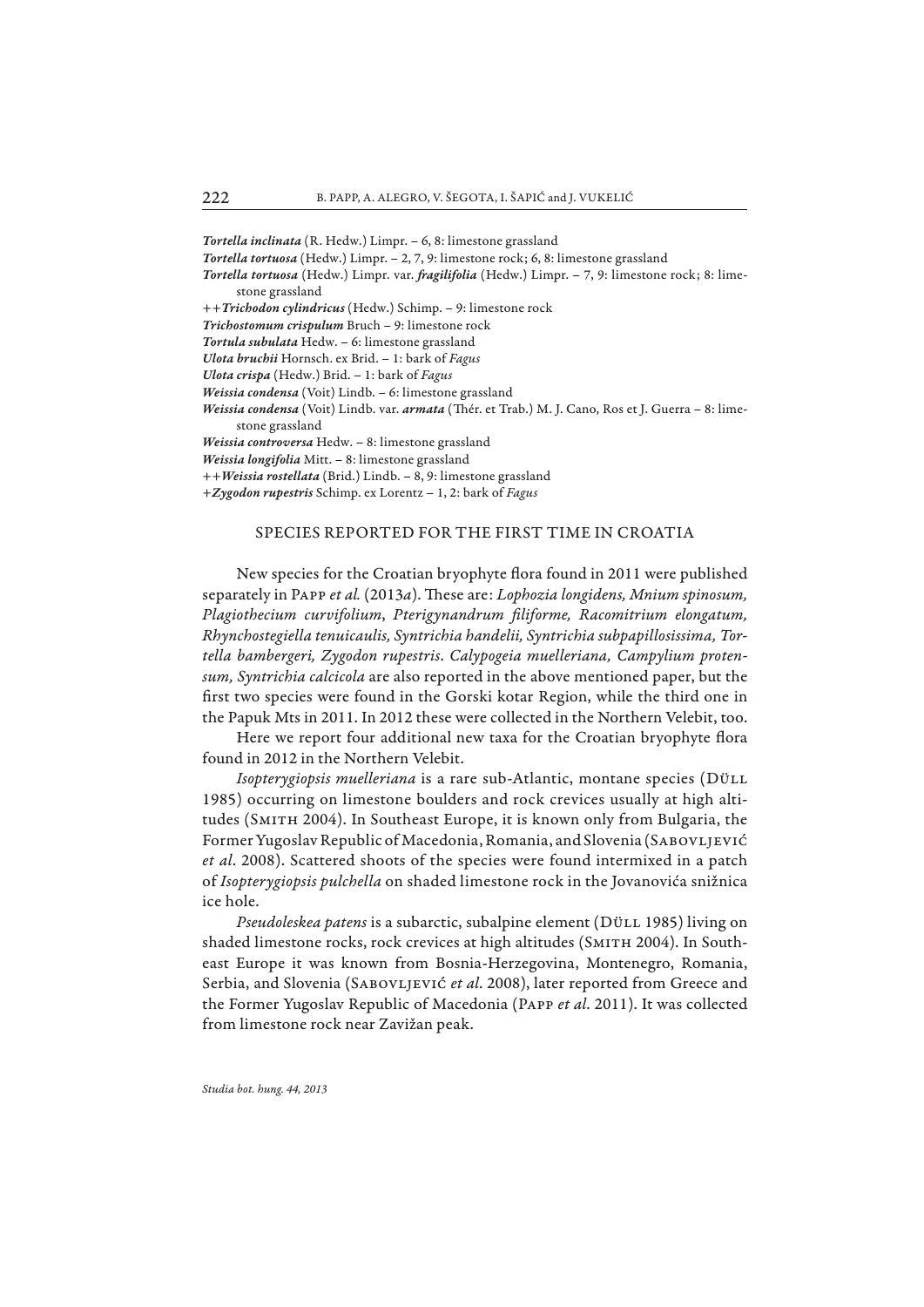*Trichodon cylindricus* is a subboreal species (DÜLL 1984). It is known in almost all Southeast European countries (Sabovljević *et al*. 2008) except Albania, Croatia, the Former Yugoslav Republic of Macedonia and the European part of Turkey. Recently it has been also reported from the Former Yugoslav Republic of Macedonia (Papp and Erzberger 2012). It was collected from soil among limestone rocks near Zavižan peak.

*Weissia rostellata* is a sub-Atlantic species (Düll 1984). In Southeast Europe it is known only from Serbia and Slovenia (Sabovljević *et al*. 2008). In the Northern Velebit it was collected in calcareous grasslands around Tudorevo and Zavižan peak.

# CONSERVATION MERITS OF THE BRYOPHYTE FLORA OF THE NORTHERN VELEBIT

The following six species found in the Northern Velebit are included in the Red data book of European bryophytes (ECCB 1995).

*Lophozia ascendens* is a boreal, montane liverwort (Düll 1983) living on decaying wood in constantly humid forests. It is categorised as rare (R) in the Red data book of European bryophytes (ECCB 1995). It was also collected in the Gorski kotar Region (Papp *et al.* 2013*b*). In the Northern Velebit it was found in the virgin forests around Štirovača and Jovanovića snižnica ice hole.

*Anomodon rostratus* is a sub-Mediterranean, montane element (Düll 1985) occurring on shaded limestone rocks, rock crevices. It is categorised as rare (R) in the Red data book of European bryophytes (ECCB 1995). In Southeast Europe it was known only from Bulgaria, Romania, Serbia and Slovenia (SABOVLJEVIĆ et al. 2008), subsequently reported from Croatia (PAPP and SABOVLJEVIĆ 2009) following the revision of herbarium specimens, which were also cited in *Flora Velebitica* (DEGEN 1938), but this publication was erroneously omitted in SABOV-LJEVIĆ *et al.* (2008). The species was found on limestone boulders in the forests around Štirovača.

*Buxbaumia viridis* is a boreal, montane species (Düll 1984). It also lives on well-decayed wood in humid forests. It is listed in the Bern Convention and the European Union Habitats and Species Directive and it is vulnerable according to the Red data book of European bryophytes (ECCB 1995). It seems to be not rare in the virgin, but also in managed old-growth forests in the Gorski kotar Region. In the Northern Velebit, extensive populations (hundreds of inhabited trees) were found in the virgin forests around Štirovača and a small population (a few colonised trees) at Jovanovića snižnica ice hole.

*Pseudoleskea saviana* is a species of shaded volcanic rocks, but it is also frequently found on tree bark mainly at the bases of trunks. It is a continental, sub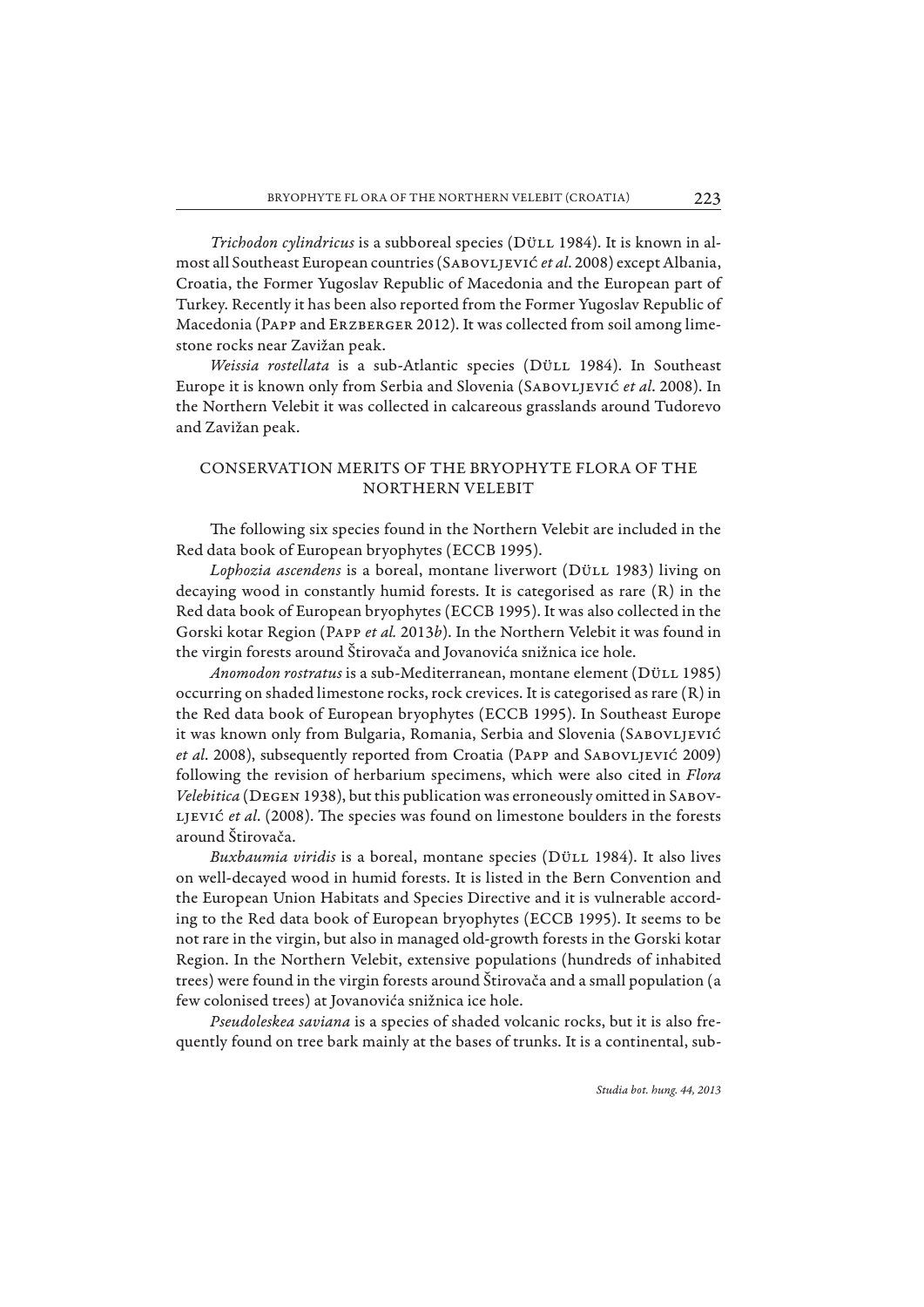alpine species found in the Alps and other areas towards east (DüLL 1985). It is categorised as regionally threatened (RT) in the Red data book of European bryophytes (ECCB 1995). It does not appear to be rare in Southeast Europe (Papp *et al.* 2013*b*). In the Northern Velebit, it was collected from beech bark in the forest around Štiro vača and Buljma peak near Veliki Alan pass.

*Rhynchostegiella tenuicaulis* is a montane species of the temperate zones of Europe (Düll 1985). It is included in the Red data book of European bryophytes in the insufficiently known  $(K)$  category (ECCB 1995). In Southeast Europe, it is known only from Bulgaria, Greece and Romania (SABOVLJEVIĆ et al. 2008). Small patches of the species were found on shaded limestone rocks at Štirovača and around Jovanovića snižnica ice hole.

*Weissia rostellata* is categorised as rare (R) in the Red data book of European bryophytes (ECCB 1995). We report this moss species for the first time in Croatia in this paper. More details about the European and Southeast European distribution of the species can be seen above. Several patches were found mixed with *Weissia longifolia*, *Bryum archangelicum* on soil among limestone rocks in the grasslands of Tudorevo and Zavižan at high altitude (1,300–1,500 m a.s.l.).

Additional 18 taxa (5 liverworts and 13 mosses) are regarded as rare in Southeast Europe. Part of these were also found in the Gorski kotar Region and are mentioned as Southeast European rarities in Papp *et al.* (2013*b*), including *Calypogeia muelleriana*, *C. suecica*, *Cephalozia catenulata* liverworts, and *Isopterygiopsis pulchella, Orthothecium rufescens, Plagiobryum zierii, Platydictya jungermannioides, Th uidium tamariscinum, Ulota bruchii, Zygodon rupestris* mosses. *Calypogeia suecica, Cephalozia catenulata, Th uidium tamariscinum* seem to be quite frequent on decaying wood in old-growth forests of the Northern Velebit, exemplified by the virgin forests around Štirovača. Here, some rare epiphytes can also be found, e.g. *Ulota bruchii, Zygodon rupestris*. Rare species living on limestone rocks were mainly collected in Jovanovića snižnica ice hole, including *Isopterygiopsis pulchella, Orthothecium rufescens, Plagiobryum zierii, Platydictya jungermannioides.* Most of the above-mentioned species were not rare in the past in the Velebit Mts, evidenced by several specimens deposited in the Degen's herbarium. Only two species (*Isopterygiopsis pulchella*, *Platydictya jungermannioides)*  can be regarded as rare in the past, having only one specimen each in our herbarium, from the years 1906 and 1912, respectively. *Calypogeia muelleriana* was recently reported for the first time in Croatia, from Gorski kotar (PAPP *et al.* 2013*a*); it was also found in the Northern Velebit on decaying wood fallen into the Jovanovića snižnica ice hole.

Other species rare on the Balkans are the following:

*Lophozia longidens* is a boreal, montane liverwort (Düll 1983) occurring on siliceous rocks and bark of trees. In Southeast Europe it was known only from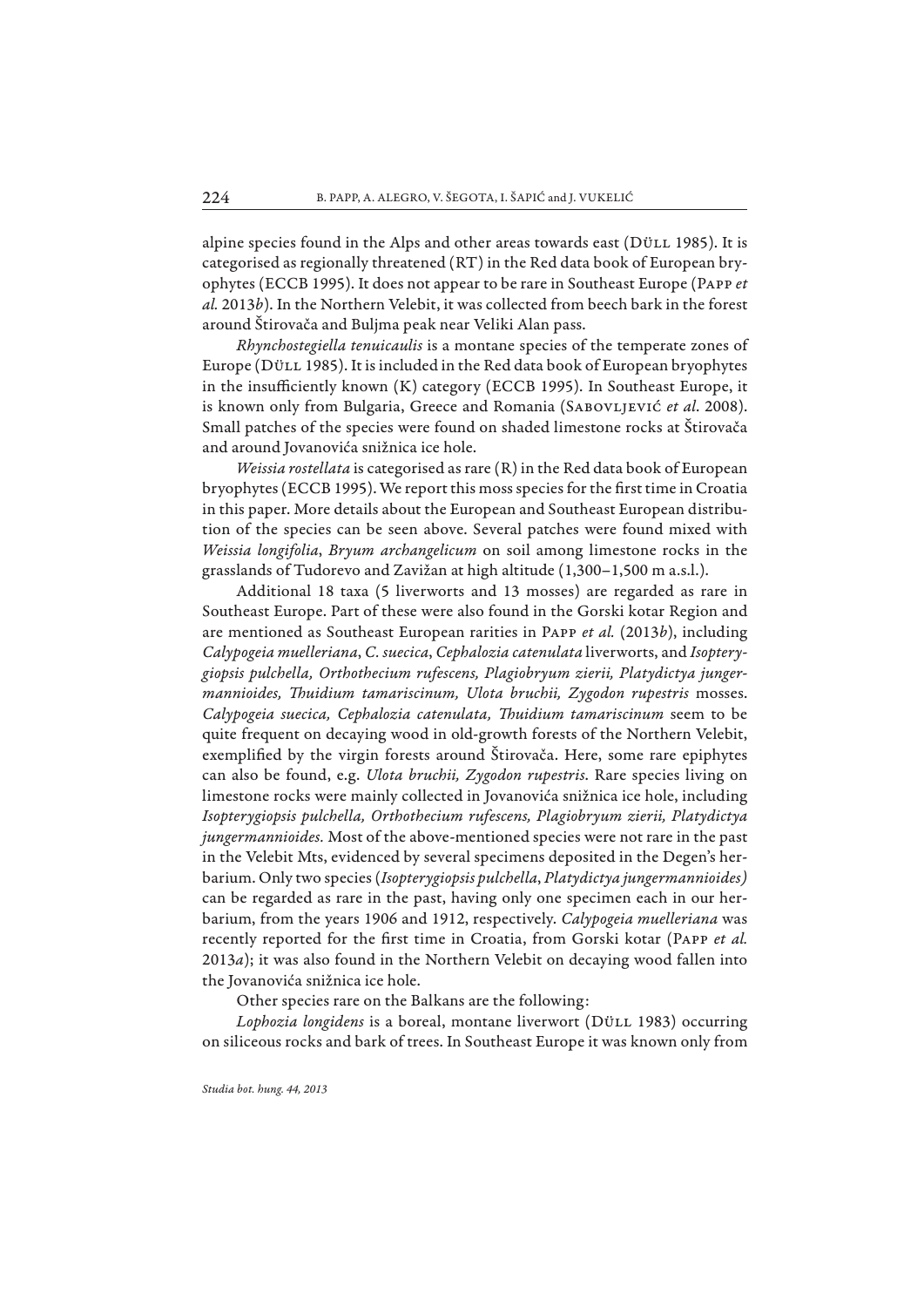Bulgaria, Romania, Serbia (SABOVLJEVIĆ and NATCHEVA 2006), and recently discovered in Montenegro (Papp and Erzberger 2010), Greece and Former Yugoslav Republic of Macedonia (Papp *et al.* 2011). It is endangered (EN) in Bulgaria (NATCHEVA *et al.* 2006). In the Northern Velebit it was collected from Abies bark in the forests around Štirovača. This is the first record of the species in Croatia (Papp *et al.* 2013*a*).

*Ptilidium ciliare* is a boreal liverwort (DÜLL 1983) living on humid rocks. It is endangered (EN) in Bulgaria (Natcheva *et al.* 2006). In the Northern Velebit it was found in the limestone grassland of a large dolina at Tudorevo. There is no voucher of this species from the past from Croatia in our herbarium (BP).

*Distichium inclinatum* is a subarctic, subalpine species (DÜLL 1984) occurring on soil among limestone rocks. It is vulnerable (VU) in Bulgaria (Natcheva *et al.* 2006). In the Northern Velebit, it was collected in the limestone grassland of a large dolina at Tudorevo. In our herbarium (BP) there are a few specimens collected in 1908 and 1909 from two localities in the Velebit Mts.

*Isopterygiopsis muelleriana* is sub-Atlantic, montane species (Düll 1985) reported for the first time in Croatia in this paper. In Southeast Europe, it is known only from Bulgaria, Former Yugoslav Republic of Macedonia, Romania, Slovenia (Sabovljević *et al*. 2008) and it is vulnerable (VU) in Bulgaria (Natcheva *et al.* 2006) and near threatened (NT) in Romania (ŞTEFĂNUȚ and GOIA 2012). Scattered individuals of the species were found intermixed in a patch of *Isopterygiopsis pulchella* on a shaded limestone rock in Jovanovića snižnica ice hole.

*Meesia uliginosa* is a boreal species (Düll 1985) living on soil among limestone rocks and in rock crevices. It is vulnerable (VU) in Bulgaria (NATCHEVA *et al.* 2006), Serbia and Montenegro (Sabovljević *et al.* 2004), and near threatened (NT) in Romania (ŞTEFĂNUȚ and GOIA 2012). In the Northern Velebit, scattered individuals of the species were found in patches of *Lophozia collaris* mixed with *Distichium inclinatum* in the grassland of Tudorevo. There are two specimens of this species in the Degen's herbarium collected in 1912 from two localities in the Velebit Mts.

*Schistidium atrofuscum* is a subarctic, subalpine species (DÜLL 1984) living on exposed limestone rocks. It is near threatened (NT) in Bulgaria (NATCHEVA et al. 2006) and Romania (ŞTEFĂNUȚ & GOIA 2012). In the Northern Velebit, it was found in limestone grasslands at high altitudes (1,350-1,450 m a.s.l.). There is one specimen in the Degen's herbarium collected in 1912 in the Velebit Mts.

*Seligeria acutifolia* is a sub-Mediterranean, montane species (Düll 1984) occurring in limestone rock crevices. It is vulnerable (VU) in Bulgaria (NATCHEVA *et al.* 2006) and data deficient (DD) in Romania (ŞTEFĂNUȚ and GOIA 2012). In the Northern Velebit, it was found on a shaded limestone boulder in the forests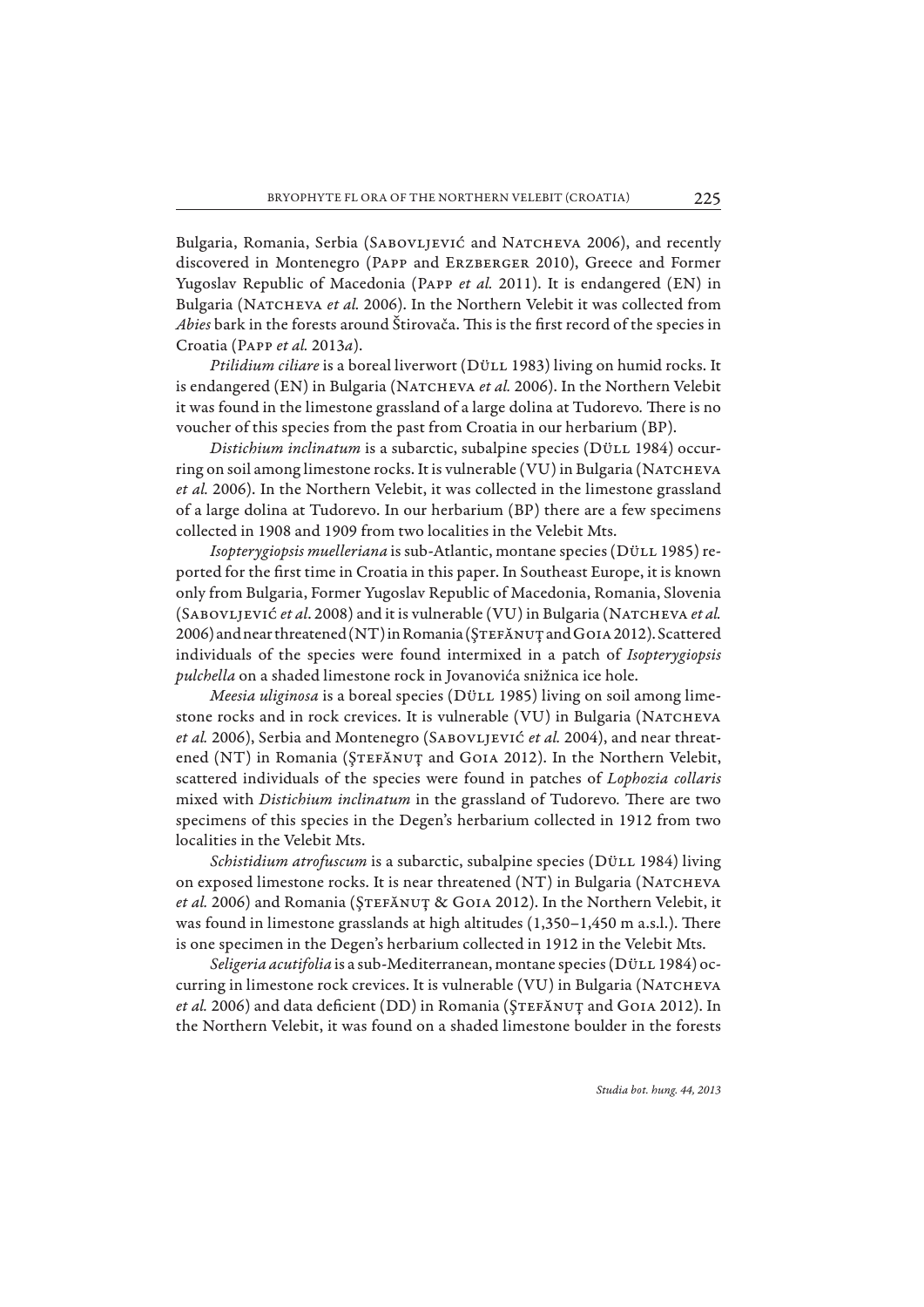around Štirovača. There is no specimen of this species from the past from Croatia in our herbarium (BP).

*Syntrichia handelii* is an East Mediterranean, continental species (Düll 1984). In spite of its distribution range, in Southeast Europe it is known only from Greece, Montenegro (Sabovljević *et al*. 2008) and Albania (Papp *et al.* 2010). It was reported for the first time by the first author from Montenegro and Albania, and these are the only records of the species in these countries. The record from the Northern Velebit was published in Papp *et al.* (2013*a*) as a species new for the Croatian bryophyte flora. Here it was collected in the limestone grassland of Buljma peak near Veliki Alan pass.

### CONCLUSIONS

The Velebit Mts is one of the most important centres of vascular flora diversity of Croatia and this fact stands also for the bryophyte diversity. Furthermore, the Velebit Mts is one of the bryologically best-researched parts of Croatia, thanks to the extensive surveys by Degen and the early identifications made by Baumgartner and Schiffner (DEGEN 1938).

In spite of the geological uniformity (the bedrock is mainly Mesozoic limestone), the diversity of altitudinal belts, the various exposures, and as a result, the climatic conditions on both inland and coastal slopes have enabled the formation of rather diverse habitat conditions and plant communities, which also helped the establishment of high diversity of bryophytes. Our research focused on oldgrowth and virgin beech-fir and spruce forests, grasslands and open rocks of the subalpine vegetation belt. Therefore, the majority of newly recorded, threatened and rare species belong to boreal and subboreal elements (*Lophozia ascendens*, *L. longidens*, *Buxbaumia viridis*, *Ptilidium ciliare*, *Meesia uliginosa*) and subarctic (*Pseudoleskea patens*, *Distichium inclinatum*, *Schis tidium atrofuscum*). However, due to the near-South European position of the researched area, presence of sub-Mediterranean and East Mediterranean elements such as *Anomodon rostratus*, *Seligeria acutifolia* and *Syntrichia handelii* is also evident.

The old-growth forests are of special merit with an abundance of decaying wood, which enabled the thriving of vigorous populations of certain rare species (*Calypogeia suecica, Cephalozia catenulata, Lophozia ascendens*, *Buxbaumia viridis*, *Th uidium tamariscinum*).

The total number of 191 bryophytes (40 liverworts and 151 mosses) is far from the total number of taxa in the area, since a wide range of sub-Mediterranean and Mediterranean-montane habitats (*Quercus pubescens*-*Ostrya carpinifolia* forests and shrubberies, maritime beech forests, pastures, rocky grasslands,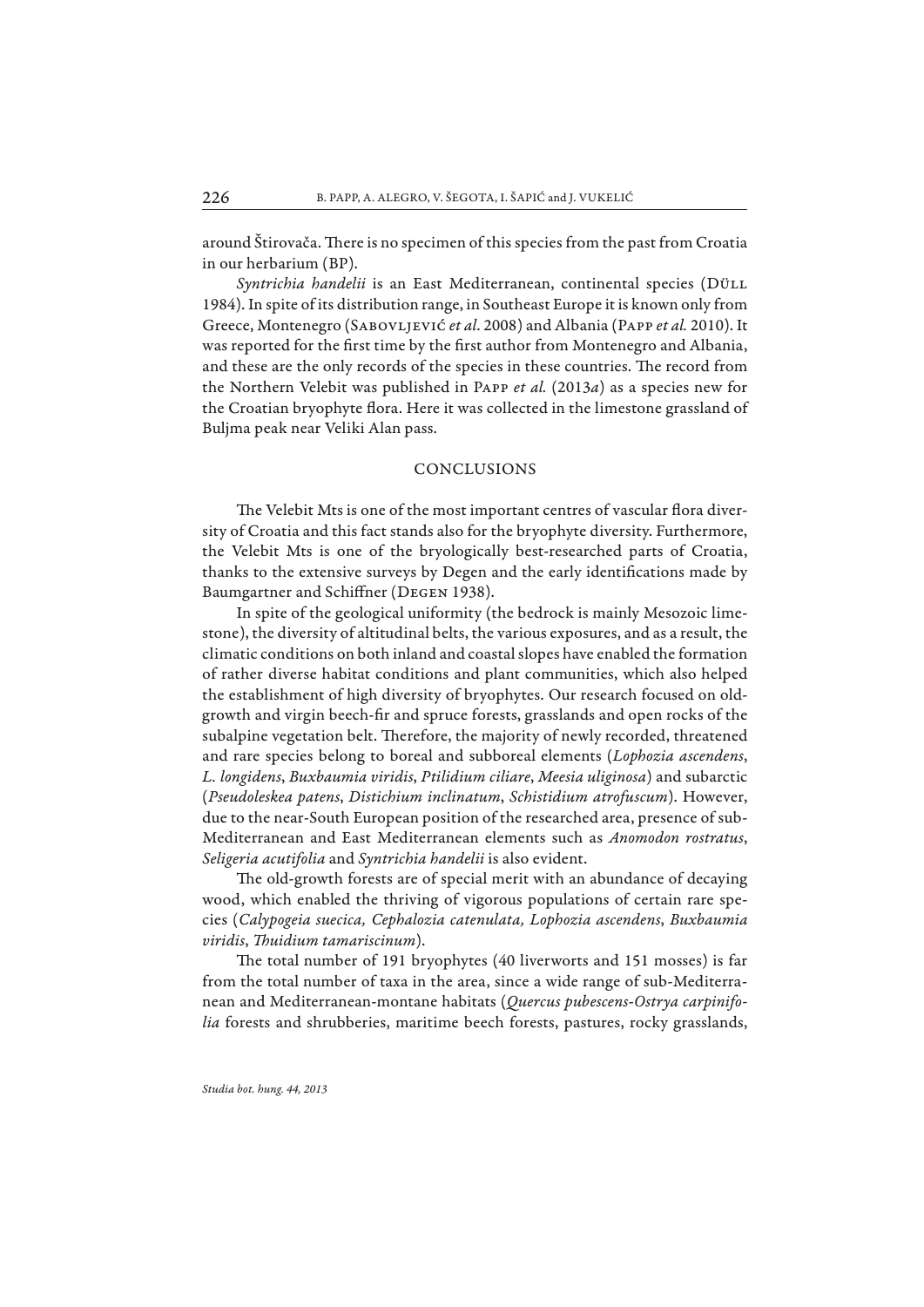rocks, remnants of arable fields and small water ponds, etc.) were completely omitted from the target area of the present research.

The diverse bryophyte flora and the fact that the Northern Velebit is protected in the frame of a national park make the Nothern Velebit an ideal candidate for "Important Bryophyte Area".

\*

*Acknowledgement* – We are grateful for the hospitality provided by the Forestry Museum Krasno, Faculty of Forestry, University of Zagreb, and for the Northern Velebit National Park for the logistic assistance during our fieldwork.

# REFERENCES

- Alegro, A., Šegota, V. and Sabovljević, M. (2012): New national and regional bryophyte records 32: Ditrichum gracile (Mitt.) Kunze. – *J. Bryol.* **34**: 236.
- Degen, Á. (1936–1938): *Flora Velebitica. Vols 1–3.* Verlag der Ungarische Akademie der Wissenschaft en, Budapest, Vol. 1 (1936), 662 pp., Vol. 2 (1937), 667 pp., Vol. 3 (1938), 598 pp.
- DüLL, R. (1983): Distribution of the European and Macaronesian liverworts (Hepaticophytina). – *Bryol. Beiträge* **2**: 1–115.
- Düll, R. (1984): Distribution of the European and Macaronesian mosses (Bryophytina) I. *Bryol. Beiträge* **4**: 1–109.
- Düll, R. (1985): Distribution of the European and Macaronesian mosses (Bryophytina) II. *Bryol. Beiträge* **5**: 110–232.

DüLL, R., GANEVA, A., MARTINČIČ, A. and PAVLETIĆ, Z. (1999): Contributions to the bryoflora of former Yugoslavia and Bulgaria. – *Bryol. Beiträge* **11**: 1–99.

- ECCB (1995): *Red data book of European bryophytes.* European Committee for Conservation of Bryophytes, Trondheim, 291 pp.
- Grolle, R. and Long, D. G. (2000): An annotated check-list of the Hepaticae and Anthocerotae of Europe and Macaronesia. – *J. Bryol.* **22**: 103–140.
- Hill, M. O., Bell, N., Bruggeman-Nannenga, M. A., Brugués, M., Cano, M. J., Enroth, J., Flatberg, K. I., Frahm, J.-P., Gallego, M. T., Garilleti, R., Guerra, J., Hedenäs, L., Holyoak, D. T., Hyvönen, J., Ignatov, M. S., Lara, F., Mazimpaka, V., Muñoz, J. and SÖDERSTRÖM, L. (2006): An annotated checklist of the mosses of Europe and Macaronesia. Bryological Monograph. – *J. Bryol.* **28**(3): 198–267.

Modrić Surina, Ž., Randić, M. and Alegro, A. (2012): New national and regional bryophyte records 31: Calypogeia sphagnicola (Arnell & J. Pers.) Warnst. & Loeske. – *J. Bryol.* **34**: 125.

- NATCHEVA, R., GANEVA, A. and SPIRIDONOS, G. (2006): Red list of the bryophytes in Bulgaria. -*Phytol. Balcanica* **12**(1): 55–62.
- PAPP, B. and ERZBERGER, P. (2010): Contribution to the bryophyte flora of Durmitor National Park, Montenegro. – *Nova Hedwigia* **138**: 145–161.
- PAPP, B. and ERZBERGER, P. (2012): Contribution to the bryophyte flora of the Former Yugoslav Republic of Macedonia (FYROM). – *Polish Bot. Journal* **57**(1): 205–221.
- PAPP, B. and SABOVLJEVIĆ, M. (2009): Notes on some new and interesting bryophyte records from Croatia. – *J. Bryol.* **31**: 272–275.
- PAPP, B., ERZBERGER, P. and MARKA, J. (2010): Contributions to the bryophyte flora of Eastern Albania (Korça and Kolonja districts). – *Studia bot. hung.* **41**: 61–88.